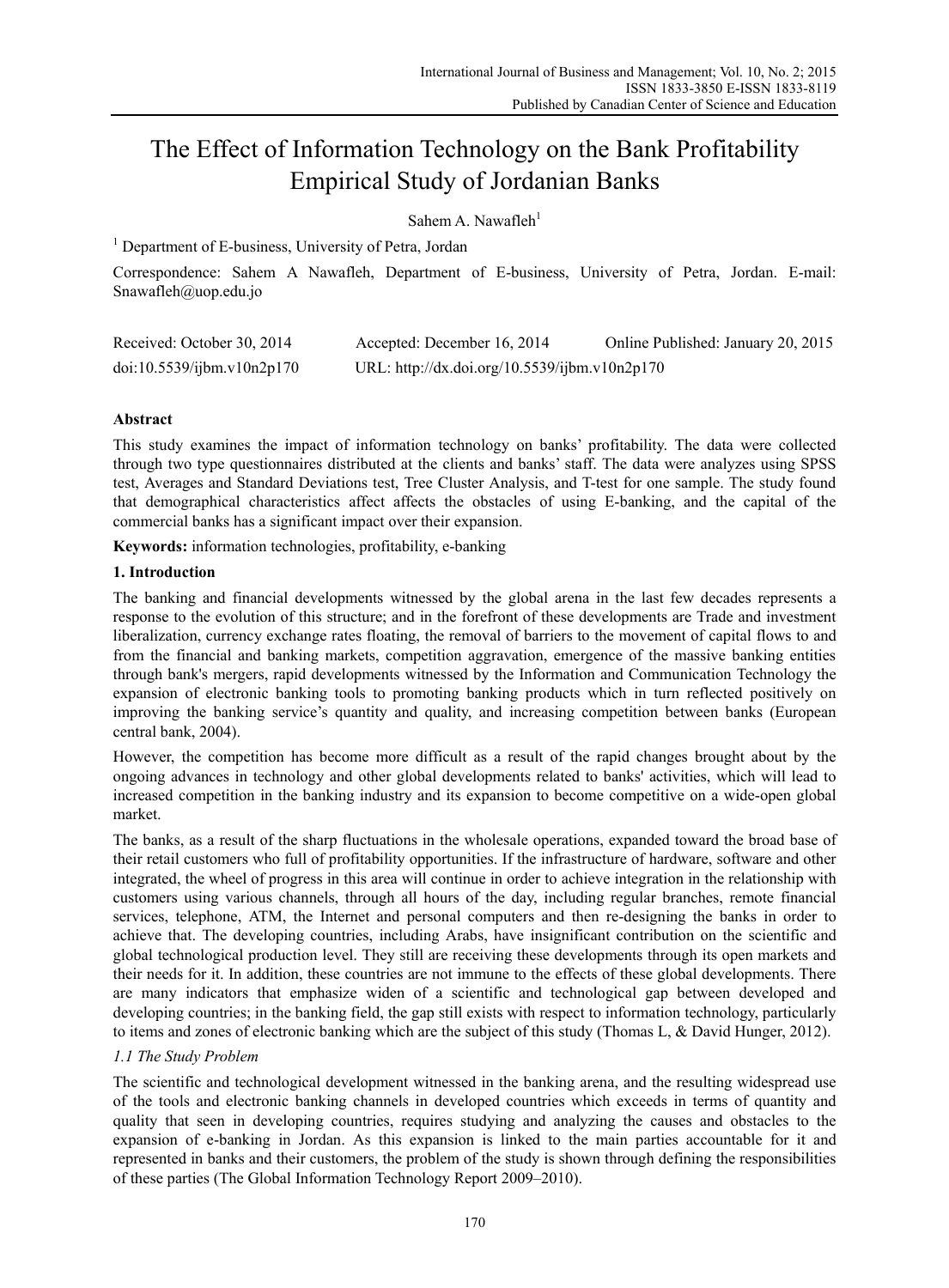First: Central Bank as a representative of the monetary authority, the regulator of the banking sector, responsible for legislation, regulations, monetary and banking policies which contribute in providing the banking environment that banks operate within its scope, thus affecting the size and quality of e-banking Second: Banks as being considered the responsible party for providing quantitative and qualitative Electronic Banking Tools which requires knowledge of the importance of each of the organizational factor, financial, behavioral, environmental, and other factors associated with the application of information technology. One of its important components is the Electronic Banking Tools; due to their impact on banks' profitability and market share.

Third: Individuals as dealers with the Electronic Banking Tools and trying to determine the extent of their habits and banking behavior progress and awareness with regard to broaden the use of E-banking base.

The interest in identifying the three parties' basic responsibilities could lead to identify the subjective and objective factors influencing the broadening of E-banking usage base by diagnosing these factors and foreseeing the future prospects for E- usage in Jordan

#### *1.2 Hypotheses of the Study*

There is a statistically significant relationship between constraints of technology use and demographic characteristics of the clients.

There is a statistically significant relationship between the commercial bank's capital size and its ability to expand the tools of technology due to its impact on the bank profitability its market share.

#### *1.3 Limitation of the Study*

The inability to obtain detailed data (By the central bank or the Association of Banks), with regard to the volume of E-banking use in terms of E-channels used and the number of users for each bank individually.

The inability to obtain detailed data from the Jordanian Commercial Banks, with regard to the volume of E-banking usage, both in terms of E-channels used, or number of users per Bank.

#### **2. Theoretical Background and Literature Review**

A chief progress in the economic and societal arenas has been witnessed in Jordan within the earlier years. The advancement of the banking system is of the utmost significant aspects of economic advancement in Jordan.

#### *2.1 ATMs' in Jordan*

ATMs have been used in Jordan at the beginning of the eighties of the last century, and today they and points of selling are spread in all regions of the Kingdom and in the branches of global banks and major commercial centers, hospitals and universities; making it easier to handle and reduces dependence on exchange dealings. ATMs' machines reached to 846 machines in the country at the end of 2007(Laith Talal Khrais, 2012).

#### *2.2 Proliferation Channels and Electronic Services in Jordanian Banks*

Eight electronic channels, In addition to the prevalence of ATM, were adopted as the most important electronic channel currently exists. This is related to the fact that branches are the most important resources of publicity and advertising for Electronic Channels. Branches including the largest percentage of ATMs can be seen as follows (Vrontis & Thrassou, 2013).

 The significant differences in the spreading size of ATMs as one of the most important electronic channel between Jordanian banks, Where the customer can get several banking services;

 The significant differences in the spreading size of E-channels, for instance, of eighteen Jordanian commercial banks; E-Bank is only delivered by three banks. In additions, Customer Service provides an integrated manner through one bank obtained from the rest channels, whether it is an inquiry service or executive service to the account. While in the other banks customer can get some information regarding the Bank's services only without getting any information regarding their account or carry out financial operation on the account;

 There are only three banks having seven electronic channels out of eight electronic channels, As well as having good branches and ATMs' machines spread. These banks are: housing, Arab, Jordanian and Kuwaiti.

 The E-channels such as Spoken Bank possessed by twelve commercial banks is maintained by eleven banks. Nonetheless, the main variances in the size of the services obtained over these channels amongst the banks that possess such channels is what noted;

 The declined number of E-Channels, and the important variances amid Jordanian banks in the total of electronic channels they possess.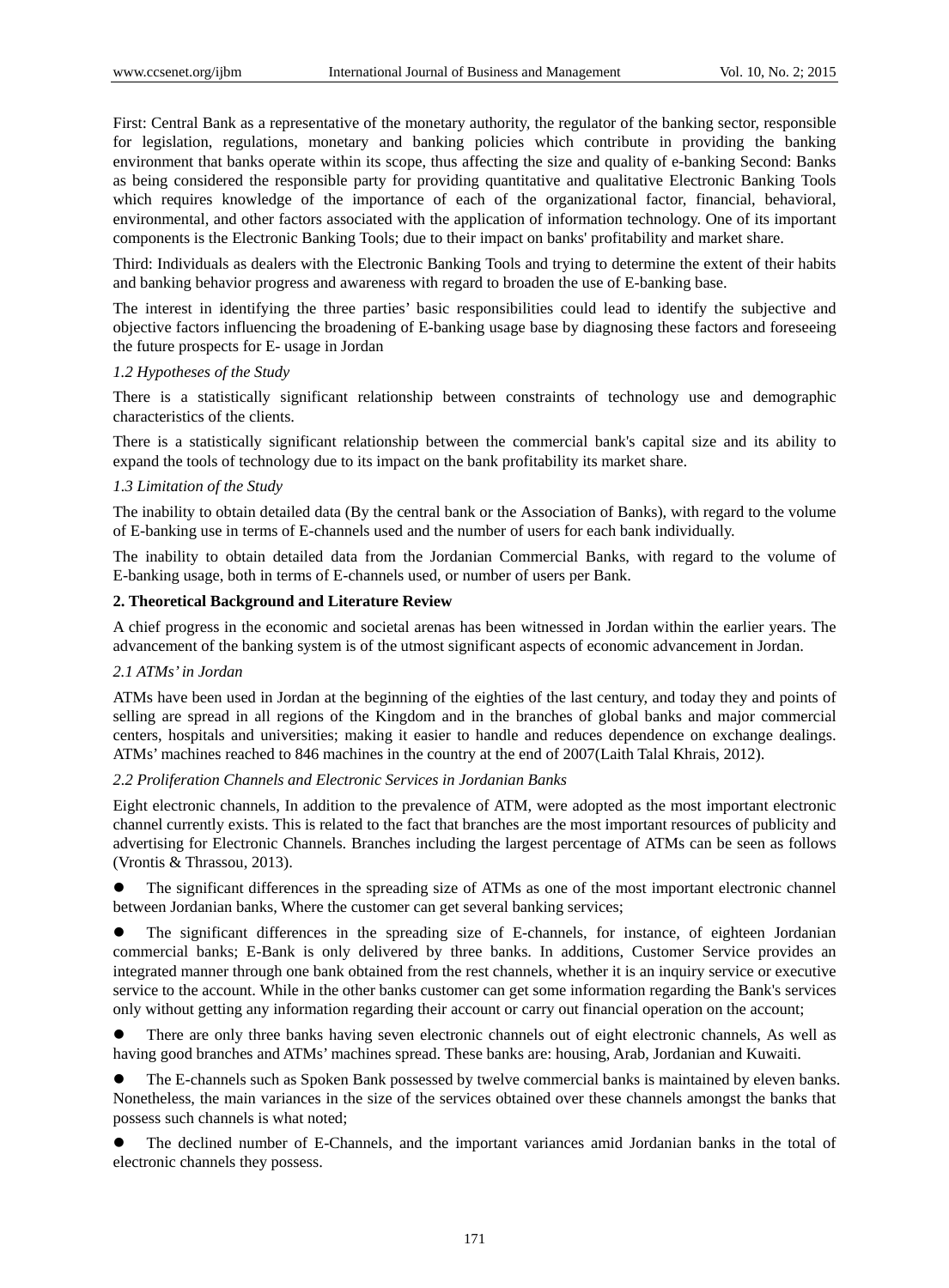## *2.3 Literature Review*

Kolodinsky, Jane and Hogarth Jeanne (2004) study investigated factors that influence American Banks customers' embracing of the technology of e-banking. This study aims ATM, Internet banks, money transfer and electronic payment. The study reached that demographic variables play a noteworthy role in client adoption of this technology. Yet, there is difficulty in dealing with electronic banking technology by the elderly and law certificates holders. The study recommended that banks to encourage customers to adopt the e-banking technology through endorsing the welfares gained as saving time and effort. Likewise, the study indorsed those banks to implement a strategy that ends to improved consumer confidence in electronic banking technology with respect to the accessibility and security.

Al-Jamal, Refah (2006) aimed to identify the authenticity of the spoken bank services' quality of Arab Bank, and the influence of personal factors in evaluating the provided services quality. The study found that customers have a high impression about spoken bank services quality and that the difference in assessing the services quality, provided by the spoken bank, attributed to the personal variables.

Kolodinsky, Jeanne (2004) lead a study in the aspects prompting customers' implementation of the four categories of electronic banking technology, specifically: Spoken Bank, Internet Bank, electronic payments' means, and electronic transfer of funds' approaches. The study ends that male's desire to practice electronic banking, along with electronic payment approaches, whereas, females choose using Spoken Bank. Besides, there is a substantial in practice scope with respect to demographical variables, such as: Income had an important effect; those of high wages have been intensifying their access of E-banking. Whereas gender, marital status, or education level have no impact on the E-banking expansion. In addition the study also highlighted the most important obstacles that prevent E-banking use like: the difficulty electronic channels usage procedures, and knowledge lack of the benefits that clients gain through the use of those channels for various banking services.

Casolaro, Gobbi (2004) study, on more than 600 Italian Bank, aimed to identify the impact of information technology usage expansion on E-Banking in Italian Banks. The study showed a significant effect for the expansion of information technology use on the coast, profitability and productivity in Italian banks.

Mcphail, Fogarty, Gerard (2004) study conducted on Australian bank customers, where the study aimed to identify the demographic variables for the customers and the use size of IT self-service banking of those customers. The study focused on the four E-channels which are: ATM, Spoken Bank, Internet Banks, and POS. the study found that The older the client, the less convictions in using new electronic channel, especially for the Spoken Bank; the age factor was found to have more impact than other factors, such as academic achievement and income. The study suggested that to focus on the privileges of using E-channels in saving time and effort, in addition, it is necessary to study the cultural and social factors of the environment surrounding the customer.

Anguelov, Hilgert and Hogarth (2004) study that was lead on the American Banks' clients intended to attest that the growth and reception of electronic banking technology practice such as: ATMs, Internet Bank, and electronic payment means relays on the consumer characteristics and features as demographic variables; age, income, and other. The study revealed that E-Banking products are used by those of high-income, high financial resources, youth groups, and individuals with advanced educational accomplishment. The study resolved that the main vital impediment in respect to the Service is the lack of privacy and security, and ease of use. The study endorsed that the American Federal Bank to issue Depositary Receipts to be electronically subscribed.

## **3. Methodology**

## *3.1 Study Sample*

The Study Sample includes all clients who have checking and saving accounts in the period between 1/5/2009 – 15/5/2009 at the Jordanian commercial banks, which included (18) according to the study. The study sample consisted of all general managers and their assistants, departments' managers, branch managers, and heads of departments in these banks. The study only adopted the local banks in the final evaluation of Banks according to E-banking and excluded the foreign banks in Jordan.

## *3.2 The Study Tool*

In order to achieve the objectives of the study, a questionnaire was designed specially to address the study questions and hypotheses. The questionnaire was divided into two parts; the first part contains general information related to the study sample demographic and functional characteristics. While the second part includes questions that measure the reality of e-banking in Jordan in terms of the type of employed channels, the obstacles that prevent the use of e-banking, the ways to identify the advertised e-banking services and economic feasibility of using electronic banking.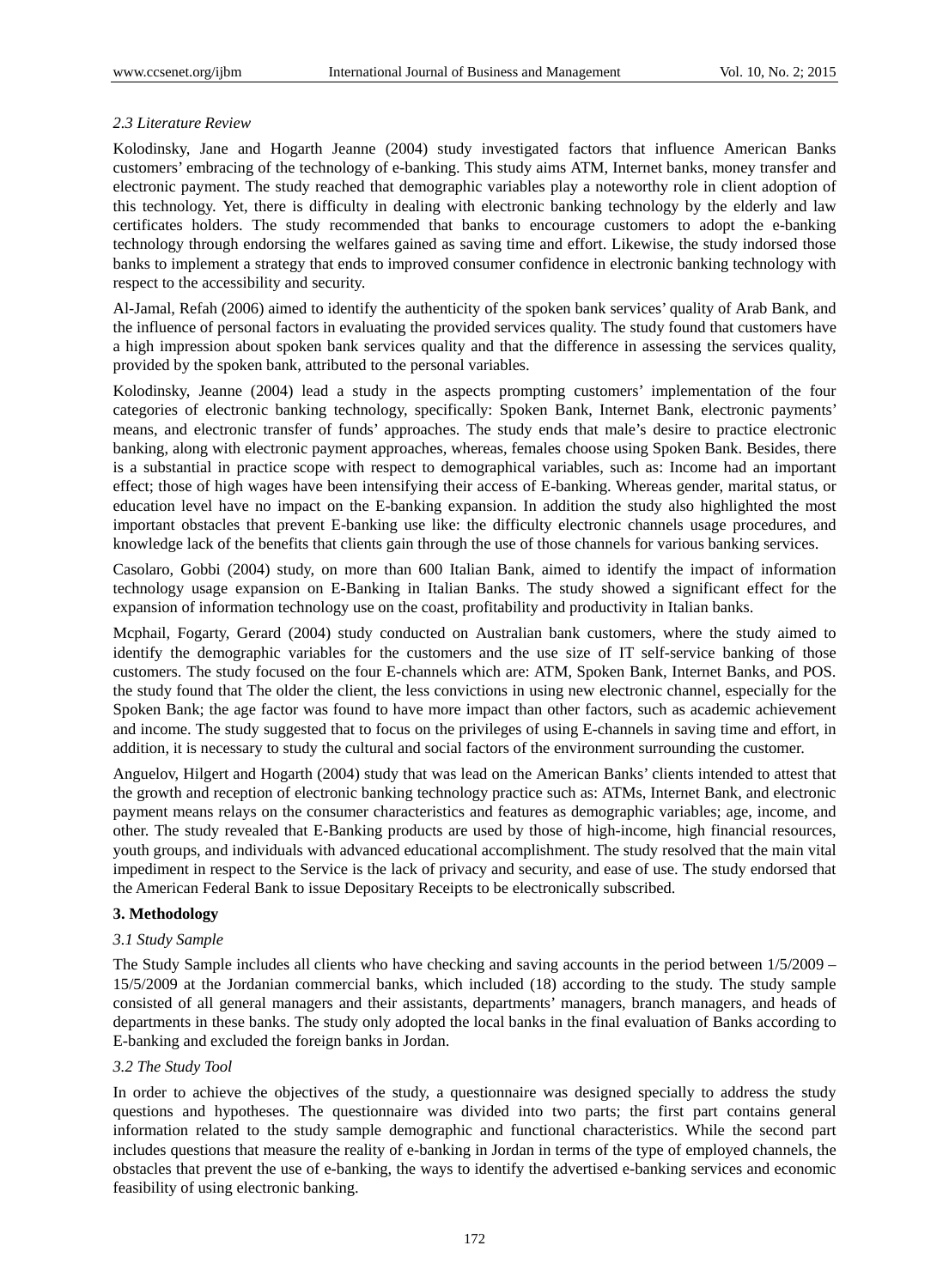## *3.3 Validity of Study Tools*

In order to check the validity of the study tool, it has been presented to a group of arbitrators and specialists in the Banking and Finance fields. Their observations were used in the construction of the scale.

## *3.4 The Stability of the Tool (Reliability)*

In order to check the stability of the tool, the measure has been applied on a sample of (30) of clients who meet the characteristics of study sample and the reliability factor of internal consistency calculation By Alfa Akron Bag Factor. The total reliability factor was (0.88) and this is an indication that the resolution has connotations of stability and meets the objectives of the current study.

#### *3.5 Data Sources*

The study relayed on two types of data sources; (1) through reviewing the sources that dealt with E-banking, and reviewing previous studies that dealt with the issue of E-banking on the local, Arab, and foreign level. (2) The data were collected in the field through the application of study measures on the study sample that represents the original community, and which included two parts: geographic information and questions measure E-Banking in Jordanian banks.

#### *3.6 Data Analysis*

SPSS test used, in addition to the following:

-Averages and standard deviations;

-Tree Cluster Analysis;

-T-test for one sample.

#### **4. Discussion**

A two type questionnaires were distributed to analyze the hypotheses of the study. The first questionnaire was addressed to clients of Jordanian banks maintaining accounts with banks under study to examine the first hypothesis. It was made up of a number of questions designed to identify the obstacles that hinder the expansion of E-banking by customers, (70) questionnaire was distributed; (62) questionnaires were recovered, thus the ratio of recovery was (88.5%).

The second questionnaire was addressed to the departments of commercial banks to examine the second hypothesis. The questionnaire was distributed those concerned with the rank of general director , Department director, Branch Manager, and Head of the Department, in the centers and branches of banks included in the study; (40) questionnaires were distributed on the banks' branches, where (36) of them were recovered. Thus the ratio of recovery was (90%).

## *4.1 Customers' Reasons for not Getting E-Cards*

The reasons for lack of access to e-card from the viewpoint of respondents who do not have the cards as follows: the account balance is slight, the branch being near the work of house, the account is only the salary that is withdrawal at the end of the month, the lack of conviction of these cards, and the desire to deal directly with the branch, and the inability of some customers to get the e-card because they are illiterate and bank's instructions do not allow them to get the card.

Analyzing the collected data in regard with second questionnaire, the following was shown:

a. There is significant weakness in the size what Jordanian banks own of E-channels, and weakness of the number of services offered by these channels.

b. There are only three banks got a degree equivalent to (50%) or more; these banks are the Arab Bank, the Housing Bank, Jordan Kuwait Bank.

c. With regards to the assumption that banks that have large capital, expand into electronic banking; Pearson Correlation factor was calculated between the bank's capital and the degree to which the bank achieved in E-banking. The correlation factor was (0.76), and it is at the statistical significance level of (0.01) or less.

## **5. Results and Recommendations**

## *5.1 Results*

1) With regard to the relationship between demographic variables for customers and the sense of obstacle's degree, it has been found that increased income increases the sense of obstacles. As well as for age; getting older increases sense of obstacles. While the relationship between gender and sense of obstacles is less relevant. This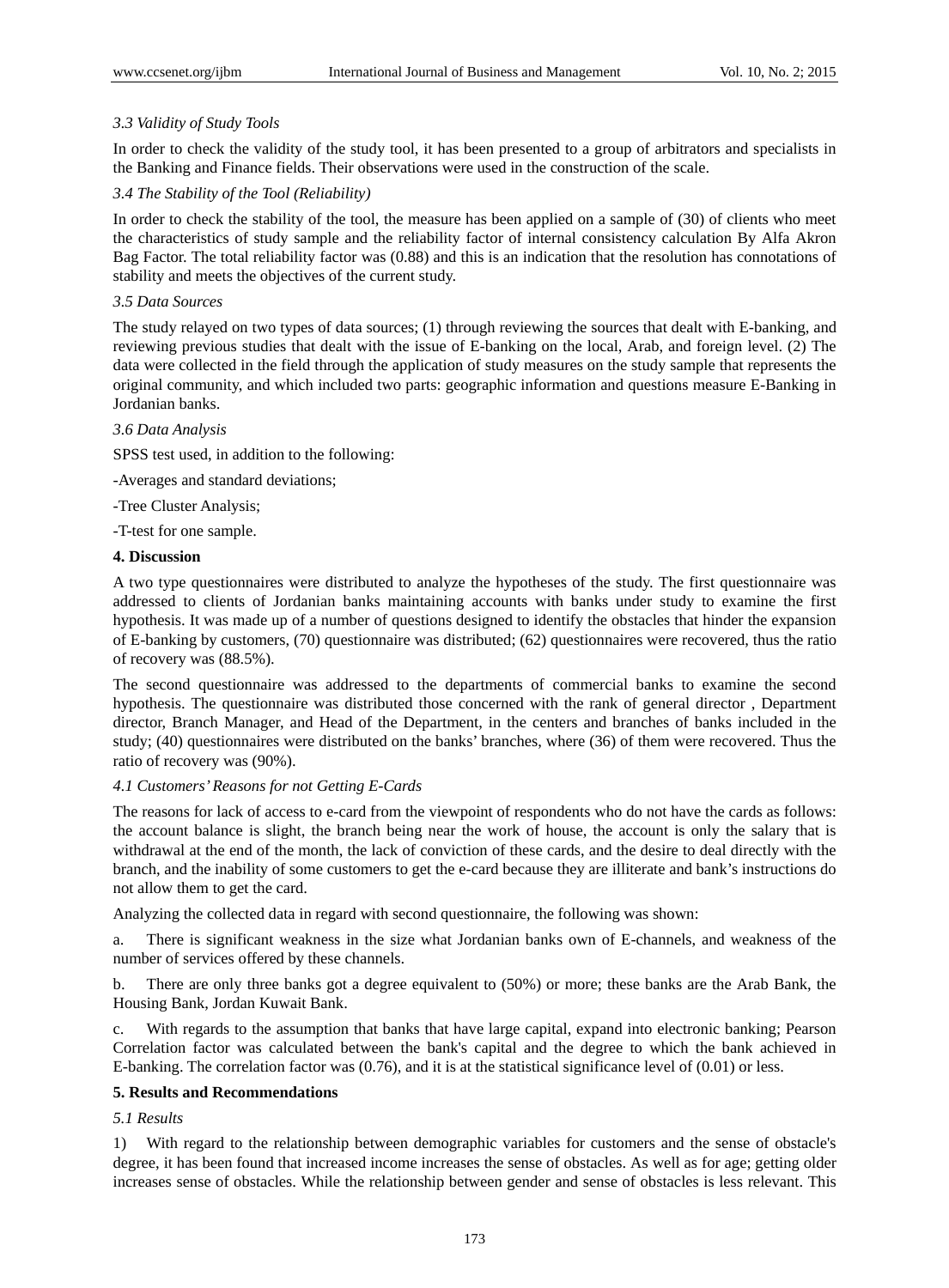proves the first hypothesis, which assumes that there is a statistically significant relationship between the obstacles of using e-banking and demographic characteristics of the clients.

2) There was a statistically significant relation between sex and age variables on one hand, and between increased the sense of obstacles on the other hand. As well as between income and age variables on one hand, and between increased the sense of obstacles, conversely; It has been shown that people whose age between (36-45 years) and their incomes are more than (1000 JD); females sense obstacles more than males. While people whose age between (36-45) years, and their income is between (150-300 JD); the males sense obstacles more than females. This proves the first hypothesis, which assumes that there is a statistically significant relationship between the obstacles of using e-banking and demographic characteristics of the clients.

3) With regard to the Jordanian banks order depending on the level of the expansion of e-banking and the bank's capital, the following has been found:

a. There is significant weakness in the size what Jordanian banks own of E-channels, and weakness of the number of services offered by these channels

b. There are only three banks got a degree equivalent to (50%) or more; these banks are the Arab Bank, the Housing Bank, Jordan Kuwait Bank

c. With regards to the assumption that banks that have large capital, expand in electronic banking; Pearson Correlation factor was calculated between the bank's capital and the degree to which the bank achieved in E-banking. The correlation factor was (0.76), and it is at the statistical significance level of (0.01) or less. This proves the second hypothesis which assumes that there is a statistically significant relationship between the size of the commercial bank's capital and its ability to expand in E-banking.

#### *5.2 Recommendations*

5.2.1 Recommendations Related to Customers

a) Marketing campaign aimed at increasing awareness among banking customers with E-channels and services provided through it. Through this marketing campaign, which must be periodically, customers are introduced to the features and benefits they receive through their use to the service over these E-channels like saving time, effort, fees and other.

b) Up keeping campaign to E-cards promoting, Along with, the ATM card, as the bank ought to advertise further E-cards such as Visa card, MasterCard, on-line shopping cards, and other cards that boost customers to employ such electronic channels. It is imperative that commercial banks to perform procedures in order to facilitate customers get those cards such as exempting the client of card issuance commission for the first-year.

c) Through those marketing campaigns undertaken by commercial banks, confidentiality and security must be provided for customers who use E-channels and to avoid adding any kind of charges to clients like the imposition of novel charges as it will practice a barrier limiting the expansion of customers employing E-banking.

d) It is important to acknowledge and understand of the obstacles that prevent the expansion of E-banking customers, as well as the study of the client's current and future needs, listening to their problems and suggestions in this regard. That can be achieved by commercial banks through carrying out studies on this topic periodically and by trained and qualified staff targets to encourage customers to employ electronic channels. Aimed at the same purpose, it is essential to investigate several free services that clients can attain over these E-channels, even for a limited period, additionally to the central bank to support these studies conducted by banks.

e) Divisions of commercial banks need to encourage customers to practice additional of the E-channels services, by logging into a number of accessible and inactive services, likewise, depositing cash and checks through ATM and payments' settlement via the Internet and further channels. It is required to motivate the role of the branches and bank's sales team and afford them with satisfactory expertise, along with, activating the role of the publicity approaches such as newspapers, TV's, and other media; where there are vast sums of cash paid on these means without reaching the preferred goals in marketing channels and E-services and the expansion of banking awareness as it will transfer in the concern of banks and clients.

5.2.2 Recommendations Related to Commercial Banks

a) Banks must foster the culture of electronic banking at senior management, not only among specialized staff, and to state its significance and benefits in increasing profits, increasing competitiveness, increasing marketing area, bank's progress and continuity, and eliminating doubts amid staff about their awareness that the